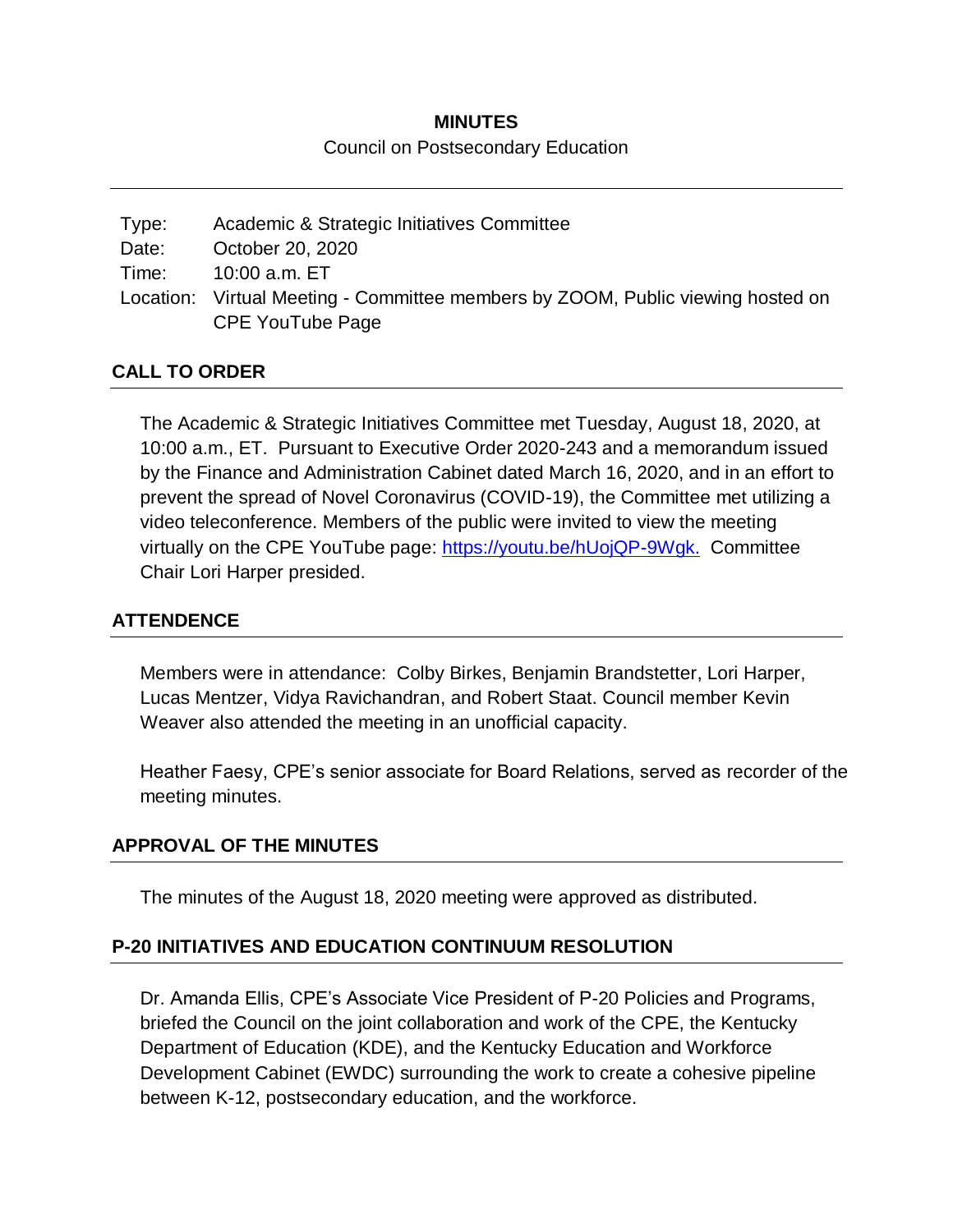Dr. Ellis noted that for students to earn degrees and credentials that lead to sustainable, competitive-wage careers, it is imperative that their educational experience, from preschool through postsecondary education, provides an equitable opportunity to successfully transition to the next level. This can be done by increasing equitable access to a high- quality, diverse teacher workforce, strengthening student and family support for successful transitions, and improving awareness of opportunities to enter higher education to achieve career success.

Dr. Ellis briefed the committee about the new Commonwealth Education Continuum Advisory Committee that was formed with leaders from CPE, KDE, and EWDC as well as other P-20 state and national leaders. The committee will strive to increase equitable access of postsecondary opportunities for all Kentucky students by:

- Increasing and improving the quality and competencies of a diverse teaching workforce;
- Ensuring successful transitions throughout the educational pathway to increase postsecondary enrollment and degree attainment; and
- Increasing student and family access to and awareness of opportunities for students to achieve the necessary degree(s) and credentials to enter the workforce successfully.

Dr. Ellis also presented the resolution surrounding the Education Continuum for adoption by the Committee, and recommended it for final approval by the Council at its November 13, 2020 meeting.

President Aaron Thompson provided additional information regarding the statewide press conference planned for November, the plans for communication the committee's message, and how the Governor will play a role in its work.

Committee members discussed the difficulty of recruiting a diverse teacher workforce and how increasing tuition expenses may impact the ability to recruit teachers especially in rural communities and among low-income students.

MOTION: Ms. Ravichandran moved the Committee approve the proposed Education Continuum resolution, and recommend approval by the Council at its November 13, 2020 meeting. Mr. Brandstetter seconded the motion.

VOTE: The motion passed.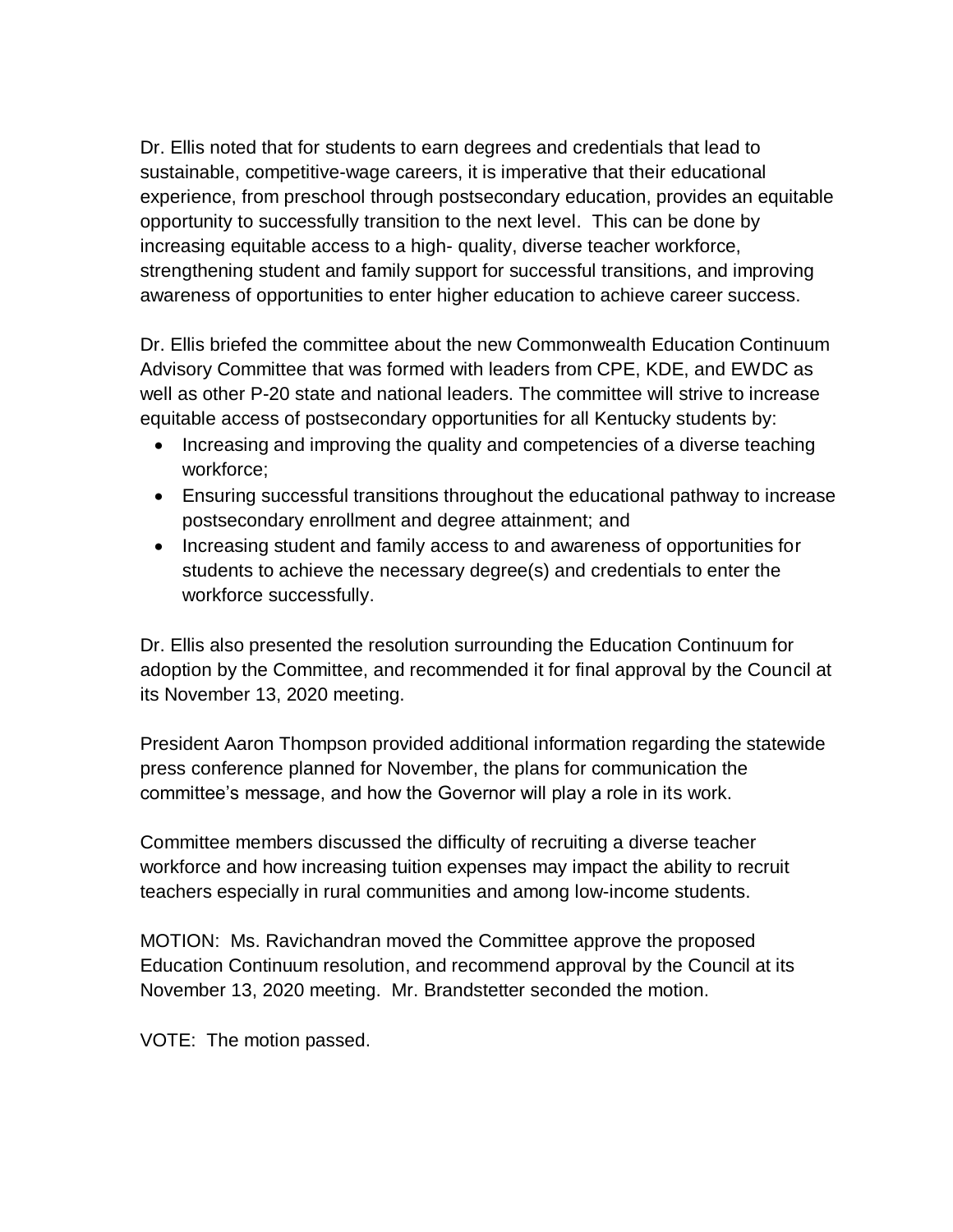## **ACADEMIC READINESS INDICATORS**

Dr. Ellis discussed the readiness indicators to be implemented for the 2021-22 academic year and the status of the development of the 2022-23 academic readiness indicators.

- Academic Year 2021-22: Circumstances surrounding the COVID-19 pandemic have made the administration of the standardized tests listed on the College Readiness Indicators more difficult, and even impossible, in some instances. Because of this unusual situation, institutions were permitted to implement their own methodologies to determination readiness and placement during the 2020- 21 academic year. Due to the continuing pandemic circumstances, the same procedure was put in place for the 2021-22 academic year.
- Academic Year 2022-23: CPE staff have begun working with campus representatives on academic readiness indicators for the academic year 2022- 23. Because students may continue to have difficulty taking standardized tests, CPE staff and institutions are looking at other measures of academic readiness, such as high school GPA. CPE staff will continue to analyze data, research various potential indicators, and plan to bring the proposed indicators for AY 2022-23 to the Committee at its March 23, 2021 meeting.

## **DATA PORTAL AND TRANSFER DASHBOARD OVERVIEW**

Mr. Travis Muncie, CPE's Director of Data, Research and Advanced Analytics, provided an overview and walk through of the new look and navigation of the updated data portal. Specifically, he showcased the newly-released Transfer dashboard and demonstrated how members of the public and easily access transfer counts, retention rates, transfers by major, and attaining GPA after graduation.

## **BUILDING A STUDENT SUCCESS NETWORK: CPE'S COLLABORATION AND COMMUNICATION EFFORTS**

Ms. Stephanie Mayberry, CPE's Director of Student Success, provided an overview of the communication and collaboration efforts undertaken in 2020 in the area of student success.

 Touchbase Tuesdays – These provide a weekly forum space for discussions among the faculty and student leaders on a variety of topics, such as student engagement, diversity and inclusion during COVID-19, mental health and